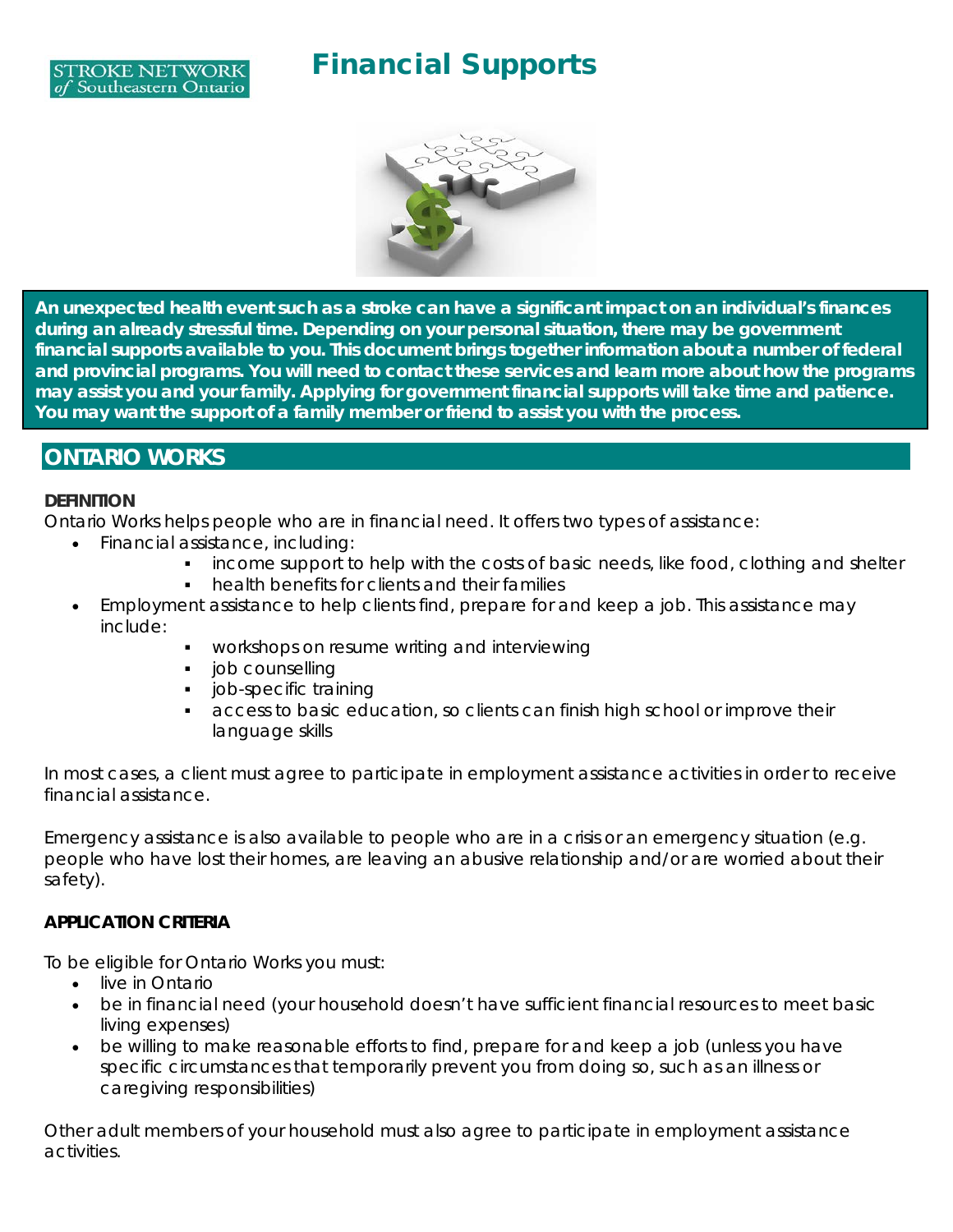**STROKE NETWORK** of Southeastern Ontario

## **APPLICATION PROCESS**

You can start the application process either online, by phone or in person.

- Online, use the **Online Application for Social Assistance**
- By phone or in person, call or visit your [local Ontario Works office](http://www.mcss.gov.on.ca/en/mcss/programs/social/ow/contacts/ow_contacts.aspx)

Once you've started the process, an Ontario Works caseworker will contact you to schedule an inperson meeting.

A decision will be made within four business days from when you first contacted the office, as long as you have provided all of the required information and completed the application.

*<http://www.mcss.gov.on.ca/en/mcss/programs/social/ow/index.aspx>*

# **ONTARIO DISABILITY SUPPORT PROGRAM (ODSP)**

#### **DEFINITION**

If you have a disability and need help with your living expenses, you may be eligible for the Ontario Disability Support Program (ODSP).

ODSP offers:

- financial assistance to help you and your family with essential living expenses
- benefits, for you and your family, including prescription drugs and vision care
- help finding and keeping a job, and advancing your career

If you require immediate financial assistance, please contact your **[local Ontario Works office](http://www.mcss.gov.on.ca/en/mcss/programs/social/ow/contacts/ow_contacts.aspx)** (you can also still apply for ODSP).

## **TYPES OF SUPPORT**

ODSP offers two types of support:

- 1. **[Income support](https://www.mcss.gov.on.ca/en/mcss/programs/social/odsp/income_support/index.aspx)** Financial assistance provided each month to help with the costs of basic needs, like food, clothing and shelter. Income support also includes benefits, like drug coverage and vision care, for clients and their eligible family members.
- 2. **[Employment supports](https://www.mcss.gov.on.ca/en/mcss/programs/social/odsp/employment_support/index.aspx)** Services and supports to help clients with disabilities find and keep a job, and advance their careers.

#### **APPLICATION/ELIGIBILITY**

Each type of support has its own eligibility requirements and application process. **<http://www.mcss.gov.on.ca/en/mcss/programs/social/odsp/index.aspx>**

## **EMPLOYMENT INSURANCE (EI) SICKNESS BENEFITS**

#### **DEFINITION**

Employment Insurance (EI) provides sickness benefits to individuals who are unable to work because of sickness, injury, or quarantine.

#### **APPLICATION CRITERIA**

- your regular weekly earnings have decreased by more than 40%
- you have accumulated 600 insured hours in the last 52 weeks or since your last claim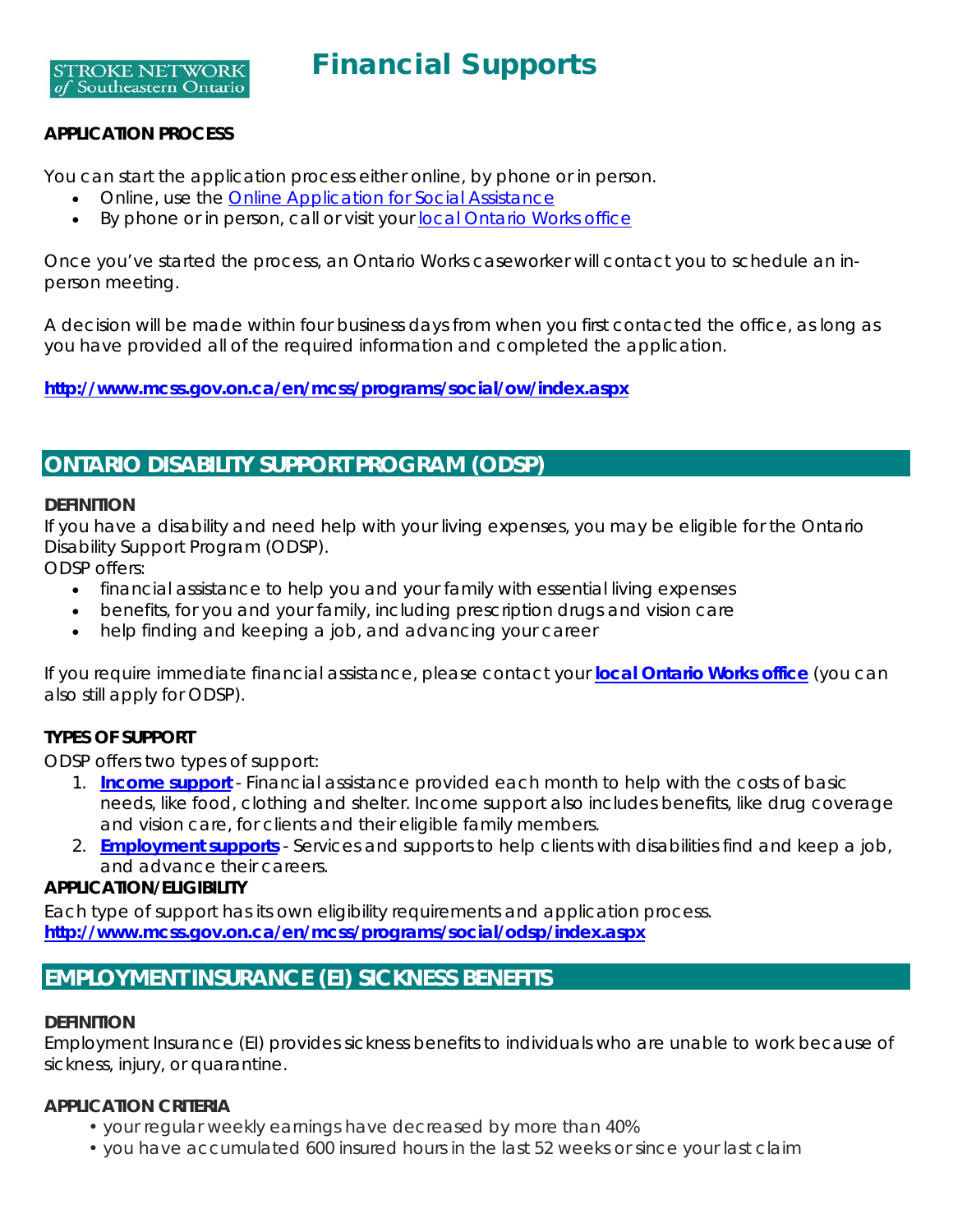#### **DURATION**

Up to 15 weeks

#### **AMOUNT**

The basic benefit rate is 55% of your average insured earnings up to a yearly maximum insurable amount of \$48,600. This means you can receive a maximum payment of \$514 per week. Your EI payment is a taxable income at the federal and provincial or territorial levels. If it applies, taxes will be deducted. These amounts are reviewed each year. You could receive a higher benefit rate if you are in a low-income family — net income up to a maximum of \$25,921 per year — with children and you or your spouse receive the Canada Child Tax Benefit (CCTB) . You are then entitled to the Family Supplement.

## **LENGTH OF TIME TO PROCESS APPLICATION**

If EI has all the required information and if you qualify for benefits, your payment will usually be issued within 28 days from the date your application is received. If you do not qualify, EI will notify you of the decision made on your claim.

**For more information, Call 1-800-206-7218 or visit [www.servicecanada.gc.ca](http://www.servicecanada.gc.ca/) or<http://www.servicecanada.gc.ca/eng/sc/ei/benefits/sickness.shtmll>**

## **EMPLOYMENT INSURANCE (EI) REGULAR BENEFITS**

#### **DEFINITION**

The Employment Insurance (EI) program offers temporary financial assistance to unemployed workers. This assistance includes providing sickness benefits to people unable to work because of sickness, injury, or quarantine.

If you cannot work because of sickness, injury or quarantine, but you would otherwise be available to work, you could be eligible to receive up to a maximum of 15 weeks of EI sickness benefits.

## **APPLICATION/ELIGIBILITY**

You may be entitled to receive EI sickness benefits if:

- you are employed in insurable employment;
- you meet the specific criteria for receiving EI sickness benefits;
- your normal weekly earnings have been reduced by more than 40%; and
- you have accumulated at least 600 hours of insurable employment during the [qualifying period.](https://www.canada.ca/en/services/benefits/ei/ei-sickness/eligibility.html#qualifying_period#qualifying_period)

EI sickness benefits are payable only to those people who are unable to work because of sickness, injury or quarantine but who would otherwise be available for work if not for their incapacity due to medical reasons. To receive sickness benefits, you need to obtain a medical certificate signed by your doctor or approved medical practitioner.

The hours of insurable employment that are used to calculate your benefit period must have been accumulated during your qualifying period.

The qualifying period is the shorter of:

• the 52-week period immediately before the start date of your EI claim; or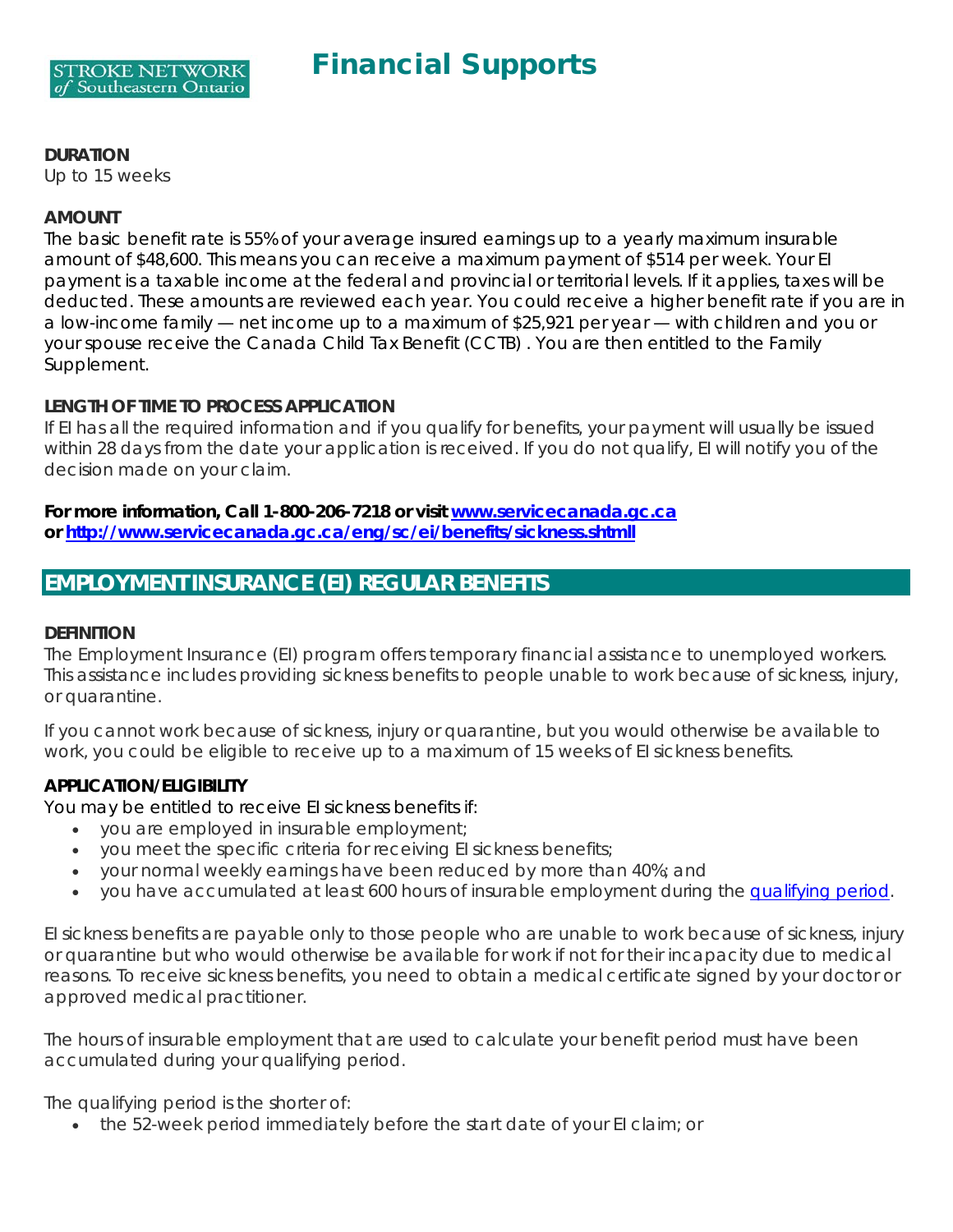• the period from the start of a previous EI benefit period to the start of your new EI benefit period, if you applied for benefits earlier and your application was approved in the last 52 weeks. For most people, the basic rate for calculating EI benefits is 55% of your average insurable weekly earnings, up to a maximum amount. As of January 1, 2018, the maximum yearly insurable earnings amount is \$51,700. This means that you can receive a maximum amount of \$547 per week. EI sickness benefits can be paid for a maximum period of 15 weeks, depending on how long you are unable to

## **FAMILY SUPPLEMENT**

**STROKE NETWORK** of Southeastern Ontario

work.

Your benefit rate may be higher if it is determined that your net family income is \$25,921 or less per year, that you have children, and that you or your spouse receives the Canada Child Tax Benefit. If this is the case, you are considered a member of a low-income family. You may therefore be eligible to receive the EI Family Supplement.

The amount of EI Family Supplement you receive depends on:

- your net family income (up to the \$25,921 yearly maximum); and
- the number of children in your family, and their ages.

The Family Supplement may increase your benefit rate to as high as 80% of your average insurable earnings. If you and your spouse claim EI benefits at the same time, only one of you can receive the Family Supplement. It is usually better for the spouse with the lower benefit rate to receive the Family Supplement.

If your income level rises, the Family Supplement gradually decreases. You are no longer eligible to receive the Family Supplement when your net family income is greater than \$25,921.

Before you can start receiving EI benefits, there is a one-week waiting period during which you will not be paid. Under certain circumstances, the one-week waiting period can be waived or deferred. For example:

- o if you receive sick leave pay from your employer after your last day worked, the waiting period may be waived; or
- o if you receive group insurance payments, you can serve the one-week waiting period during the last week you receive these insurance payments.

If you already received EI benefits during the last 52 weeks and you served the one-week waiting period, you will not have to serve an additional waiting period if you reactivate your claim.

**For more information, call 1-800-206-7218 or visit [www.servicecanada.gc.ca](http://www.servicecanada.gc.ca/) or <http://www.servicecanada.gc.ca/eng/sc/ei/benefits/regular.shtml>**

# **CANADA PENSION PLAN DISABILITY**

## **DEFINITION**

The Canada Pension Plan (CPP) disability benefit is available to people who have made enough contributions to CPP, and whose disability prevents them from working at any job on a regular basis. The disability must be long lasting or likely to result in death. People who qualify for disability benefits from other programs may not qualify for the CPP disability benefit.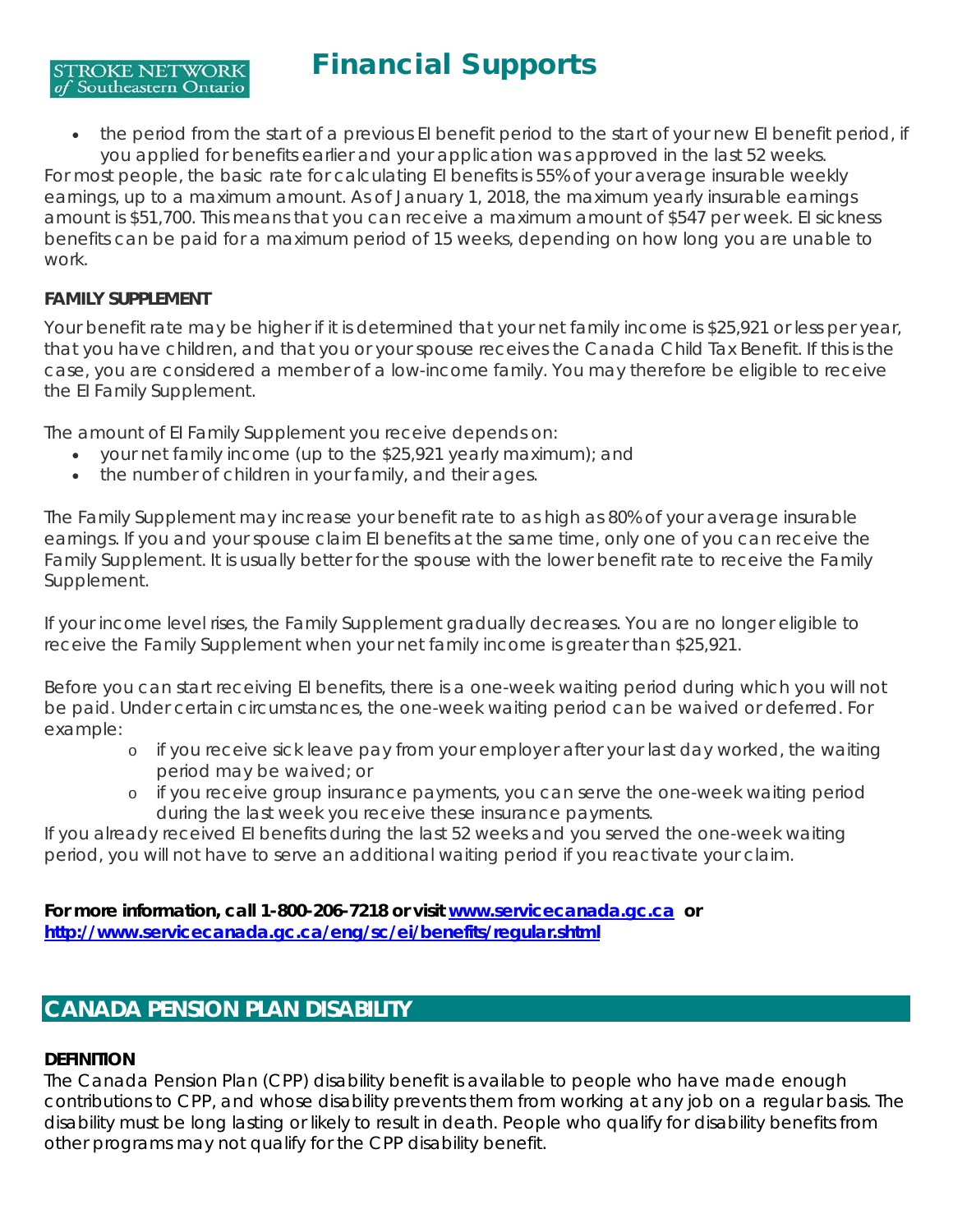#### **APPLICATION CRITERIA**

- under 65 years of age
- unable to work because of a medical condition
- contributed to CPP for at least 4 of the last 6 years, or
- paid into CPP for at least 25 years and made valid contributions to the plan in 3 of the last 6 years
- have a disability that is considered severe and prolonged as defined under CPP legislation

#### **DURATION**

Your CPP disability benefit is not necessarily a permanent benefit. It is intended to partially replace your employment income for as long as your disability stops you from working at any job on a regular basis. Your disability benefit will automatically change to a CPP retirement pension when you turn 65.

#### **AMOUNT**

In 2016, the average monthly CPP disability benefit was \$933.82 and the maximum monthly amount was \$a,290.81. The benefit includes a fixed amount that everyone receives plus an amount based on how much you contributed to the CPP during your entire working career. The most money you could receive from the disability benefit each month in 2013 is \$1,212.90. Every January, there may be an increase to the CPP disability benefit to take into account any increase in the cost of living.

#### **LENGTH OF TIME TO PROCESS APPLICATION**

CPP makes eligibility decisions on at least 75% of applications within 120 calendar days (4 months). The time begins when they receive a complete application which includes the questionnaire, application and medical report.

# **CANADA PENSION PLAN DISABILITY VOCATIONAL REHABILITATION PROGRAM**

## **DEFINITION**

The Canada Pension Plan Disability Vocational Rehabilitation Program offers vocational counselling, financial support for training, and job search services to recipients of Canada Pension Plan (CPP) Disability Benefits to help them return to work.

## **APPLICATION CRITERIA**

The Canada Pension Plan is looking for people receiving Canada Pension Plan disability benefits who could benefit from vocational rehabilitation. The most likely candidates are those:

- who are motivated to return to work; and
- whose physician agrees that they can cope with a work-related rehabilitation program

#### **SERVICES INCLUDED**

• **Guidance:** Participants receive one-on-one guidance to identify their needs, assess their education and current job skills, discuss their work goals and find out about the current job market in their area. With help from a rehabilitation specialist, participants will learn about the skills that employers are looking for, or look at opportunities for self-employment.

• **Planning A Return-to-Work:** A local vocational rehabilitation specialist will work with the participant to develop an individualized return-to-work rehabilitation plan in consultation with the participant's treating physician. The participant, the Canada Pension Plan case manager, as well